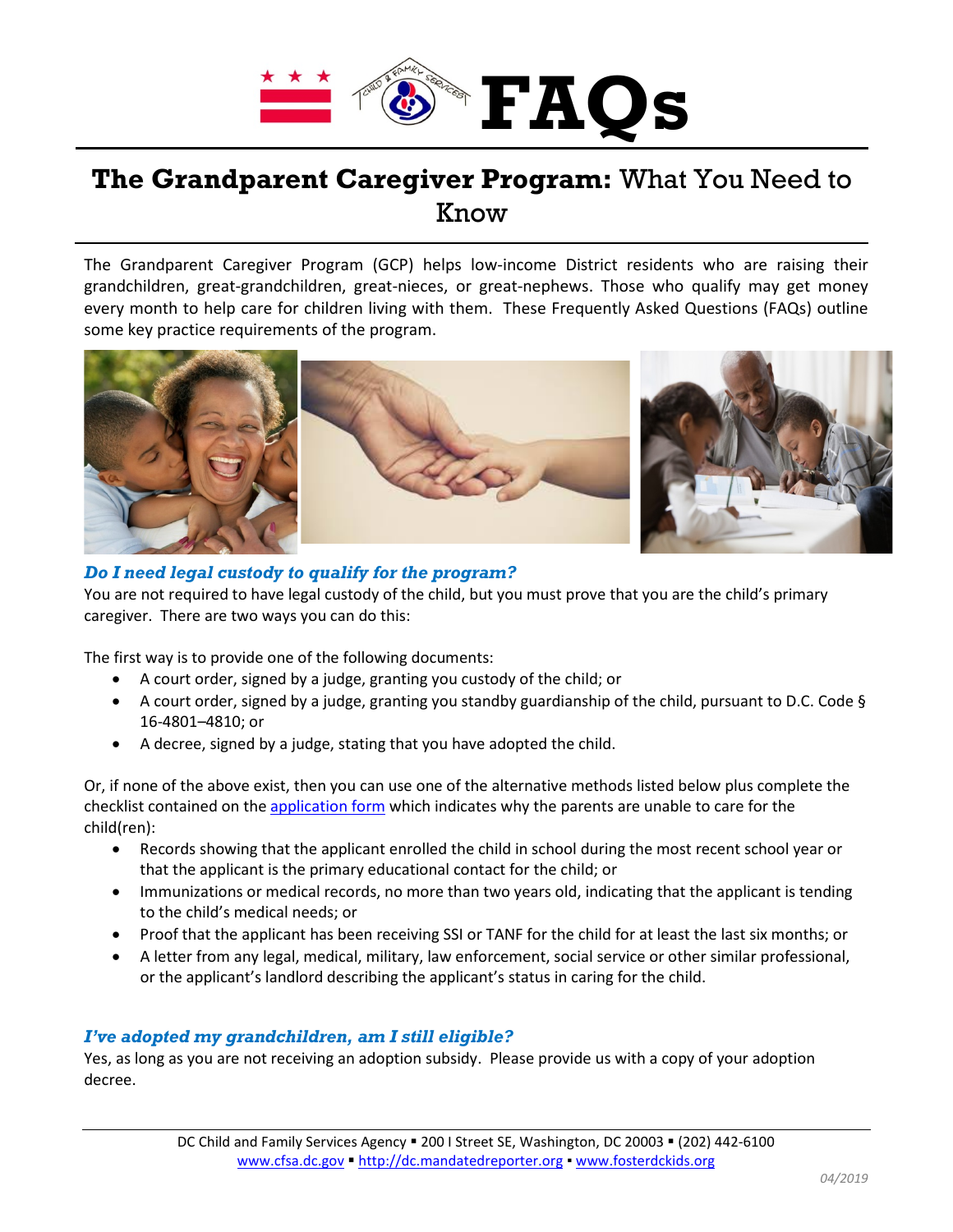# *The child's parent lives in my home. Am I still eligible?*

You remain eligible under certain circumstances. The parent may continue to reside in your home if you have a court order granting you standby guardianship of the children, or if the parent is a minor (under 21 years old) who is enrolled in school or has a medically verifiable disability that prevents him or her from caring for the child. Please provide us with documentation to establish these.

## *I'm the child's aunt, not the grandparent, am I still qualified?*

No. You must be the child's grandparent, great-grandparent, great-aunt, or great-uncle. No other relationships are eligible. Informal relationships such as "godmother" are not eligible. You will be required to prove your relationship to the child.

#### *How do I prove that I am the child's grandparent?*

You prove this in your application though legal documents, birth certificates, paternity acknowledgements, child support agreements, certified DNA test results, or court reports. For example, if you are the child's paternal grandparent (a parent of the child's father) you can provide a letter from the child's father acknowledging he is the father and his birth certificate showing you are his parent.

#### *Why do I need a criminal background check?*

ALL adults (anyone 18 or over) in the house must comply with a local criminal history check and a federal background check. This is a requirement of the program and helps to ensure a suitable environment for the children in the household being considered for a subsidy. You are not automatically disqualified because you or someone in your home has a criminal record. CFSA reviews every case individually and takes into account the entire situation; this includes how long ago the conviction occurred, the type of conviction, and the circumstances surrounding it.

We conduct the criminal background checks at our offices. The adults in your home must schedule an appointment to come to our offices for fingerprinting. There is no cost to you for fingerprinting.

# *What is the Child Protection Register Check and why do I need it?*

The child protection register is our database of those persons responsible for the abuse or neglect of a child. The law requires that all adults in the house (everyone 18 and older) complete a child protection register check so we can ensure the safety of the children in households receiving the subsidy. You are not automatically disqualified if you are listed in the registry. All cases are reviewed on an individual basis.

Included with your application packet is a Child Protection Register form. Each adult living in the house must complete and sign his or her own form and have it notarized or witnessed by a member of CFSA's staff. We will be happy to witness your signature when you come for fingerprinting.

# *I've been told I cannot get TANF for the children because I get SSI. Am I still eligible?*

Yes. It is important to note that you only must APPLY for TANF. If TANF denies you because you currently receive SSI, you may still be eligible for the GCP. In the event you are denied for TANF, proof of that denial will need to be submitted with your application to the GCP.

# *I'd like to go over my application with someone before I submit it. Can someone review it for me?*

Yes. We would be happy to sit down with you and go over your application to make sure it is complete. In order to facilitate this, please call (202)442-6009 to schedule an appointment. If you drop in without an appointment and wish to speak with someone your wait time could be significant.